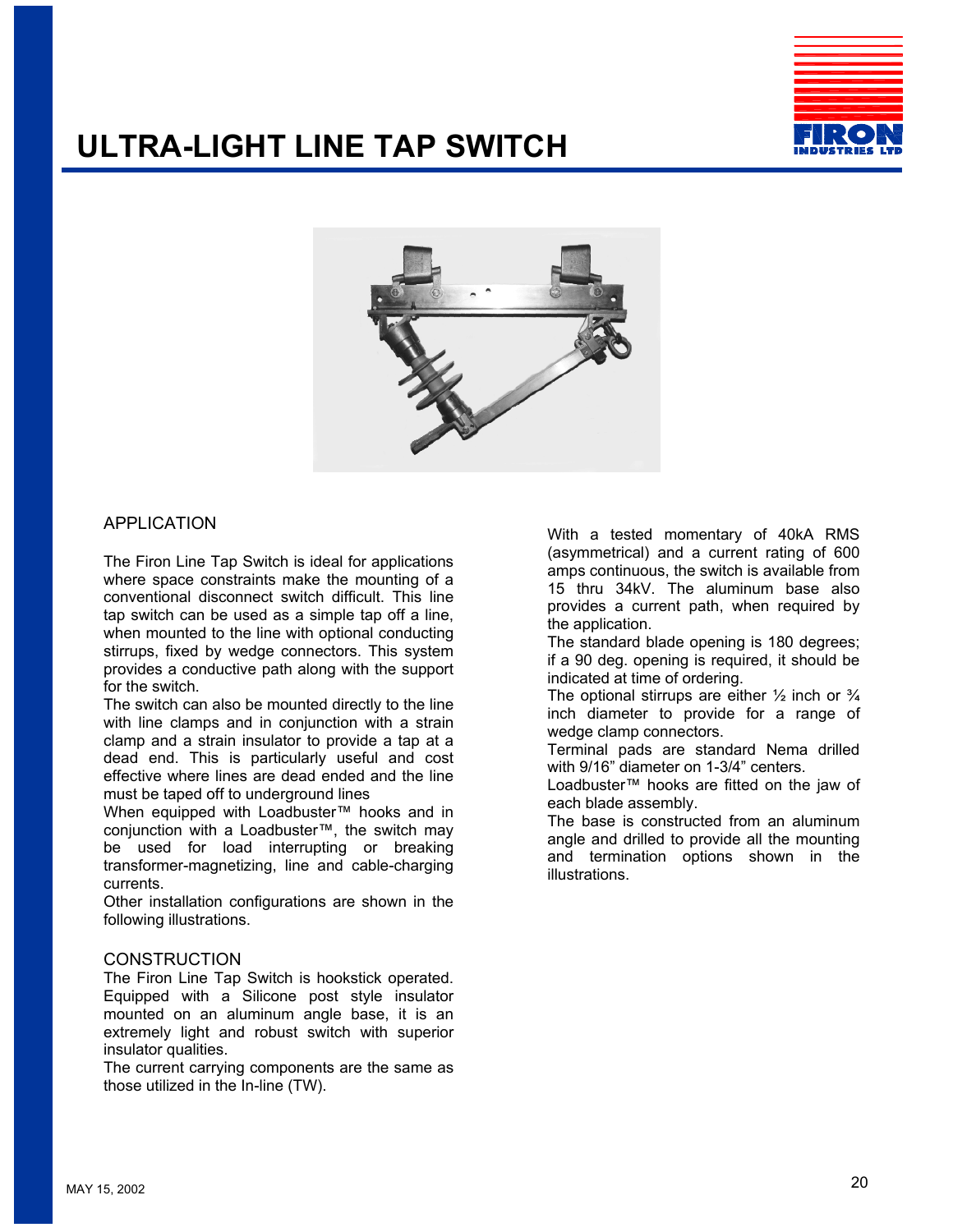# **ULTRA-LIGHT LINE TAP SWITCH**





#### **LINE TAP SWITCH SPECIFICATIONS**

| CATALOG        | <b>RATED</b>      | <b>CURRENT</b> |            | <b>NOMINAL</b> | <b>FLASHOVER</b><br>60 HZ |                   | LEAKAGE<br><b>DISTANCE</b> |     | DRY ARC<br><b>DISTANCE</b> |     |
|----------------|-------------------|----------------|------------|----------------|---------------------------|-------------------|----------------------------|-----|----------------------------|-----|
| <b>NUMBER</b>  | <b>VOLTAGE</b>    | <b>RATED</b>   | <b>MOM</b> | BIL            | <b>DRY</b>                | <b>WET</b>        | IN.                        | MM. | IN.                        | MM. |
| <b>LTS156S</b> | 15kV              | 600 A          | 40.000 A   | 110 kV         | 130 <sub>k</sub> V        | 40 <sub>k</sub> V | 10.8                       | 274 | 5.7                        | 145 |
| LTS256S        | 25kV              | 600 A          | 40.000 A   | 125 kV         | 160kV                     | 65kV              | 16.7                       | 424 | 7.3                        | 185 |
| LTS286S        | 28kV              | 600 A          | 40.000 A   | 150 kV         | 160kV                     | 65kV              | 16.7                       | 424 | 7.3                        | 185 |
| LTS346S        | 34 <sub>k</sub> V | 600 A          | 40.000 A   | 175 kV         | 195kV                     | 85kV              | 26.0                       | 660 | 10.6                       | 270 |

### **DIMENSIONS AND WEIGHTS**

| <b>CATALOG</b> | А      |     | в      |     | С      |     | <b>WEIGHT</b> |     |
|----------------|--------|-----|--------|-----|--------|-----|---------------|-----|
| <b>NUMBER</b>  | IN.    | MM. | IN.    | MM. | IN.    | MM. | LВ            | KG  |
| <b>LTS156S</b> | 18 1/2 | 470 | 7 7/8  | 200 | 11 7/8 | 302 | 17.5          | 7.9 |
| <b>LTS256S</b> | 22 1/4 | 565 | 10     | 254 | 15     | 381 | 18.0          | 8.1 |
| <b>LTS286S</b> | 24 7/8 | 632 | 11 3/8 | 289 | 17 1/8 | 435 | 18.5          | 8.4 |
| <b>LTS346S</b> | 29 3/8 | 746 | 14     | 356 | 21     | 533 | 20.0          | 9.0 |

OPTIONS:

- FOR ONE SET OF SWITCH TERMINAL CONNECTOR, (CATALOG NUMBER 9920), ADD SUFFIX "C" TO THE CATALOG NUMBER. i.e. LTS156SC
- "3/4H" TO THE CATALOG NUMBER. i.e. LTS156S1/2H OR LTS156S3/4H. - FOR ONE SET OF 1/2" DIA (4/0 EQUIV.) OR 3/4" DIA (477 MCM EQUIV.) HANGERS. ADD SUFFIX "1/2H" OR
- FOR A HIGHLY CORROSIVE ATMOSPHERE, CURRENT CARRYING COMPONENTS CAN BE NICKEL PLATED. ADD THE SUFFIX "NP" TO THE CATALOG NUMBER. i.e. LTS156SNP.
- FOR PORCELAIN INSULATORS, REPLACE THE CHARACTER "S" IN THE CATALOG NUMBER WITH "P". i.e. LTS156P.
- 180° BLADE OPENING IS STANDARD, FOR A 90° BLADE OPENING, ADD THE SUFFIX "90" TO THE CATALOG NUMBER. i.e. LTS156S-90. 21